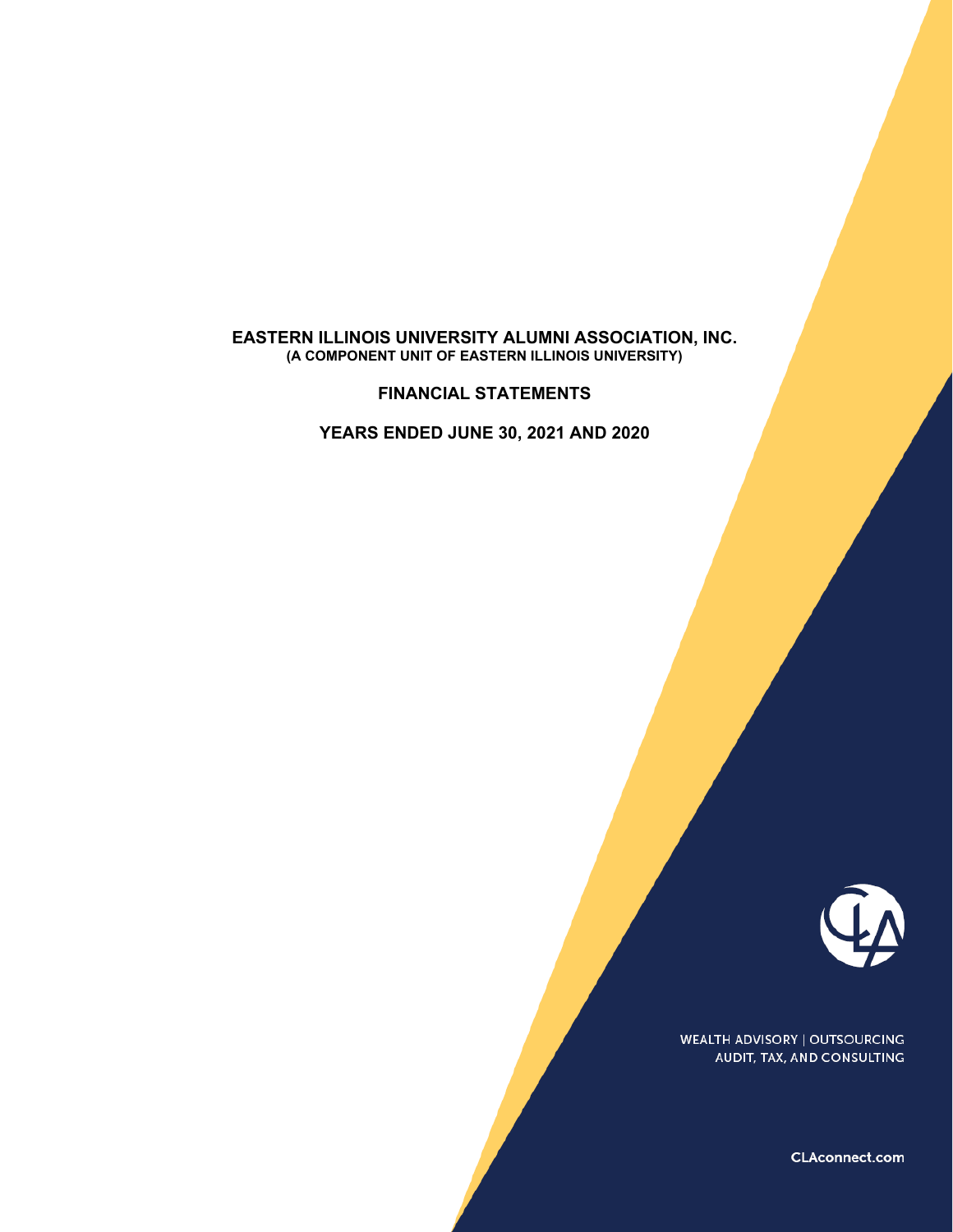# **EASTERN ILLINOIS UNIVERSITY ALUMNI ASSOCIATION, INC. TABLE OF CONTENTS YEARS ENDED JUNE 30, 2021 AND 2020**

| <b>INDEPENDENT AUDITORS' REPORT</b>                                                                                                                                                                                                              | 1  |
|--------------------------------------------------------------------------------------------------------------------------------------------------------------------------------------------------------------------------------------------------|----|
| INDEPENDENT AUDITORS' REPORT ON INTERNAL CONTROL OVER<br><b>FINANCIAL REPORTING AND ON COMPLIANCE AND OTHER MATTERS</b><br><b>BASED ON AN AUDIT OF FINANCIAL STATEMENTS PERFORMED IN</b><br><b>ACCORDANCE WITH GOVERNMENT AUDITING STANDARDS</b> | 3  |
| <b>FINANCIAL STATEMENTS</b>                                                                                                                                                                                                                      |    |
| <b>STATEMENTS OF FINANCIAL POSITION</b>                                                                                                                                                                                                          | 5  |
| <b>STATEMENTS OF ACTIVITIES</b>                                                                                                                                                                                                                  | 6  |
| <b>STATEMENTS OF FUNCTIONAL EXPENSES</b>                                                                                                                                                                                                         | 7  |
| <b>STATEMENTS OF CASH FLOWS</b>                                                                                                                                                                                                                  | 9  |
| <b>NOTES TO FINANCIAL STATEMENTS</b>                                                                                                                                                                                                             | 10 |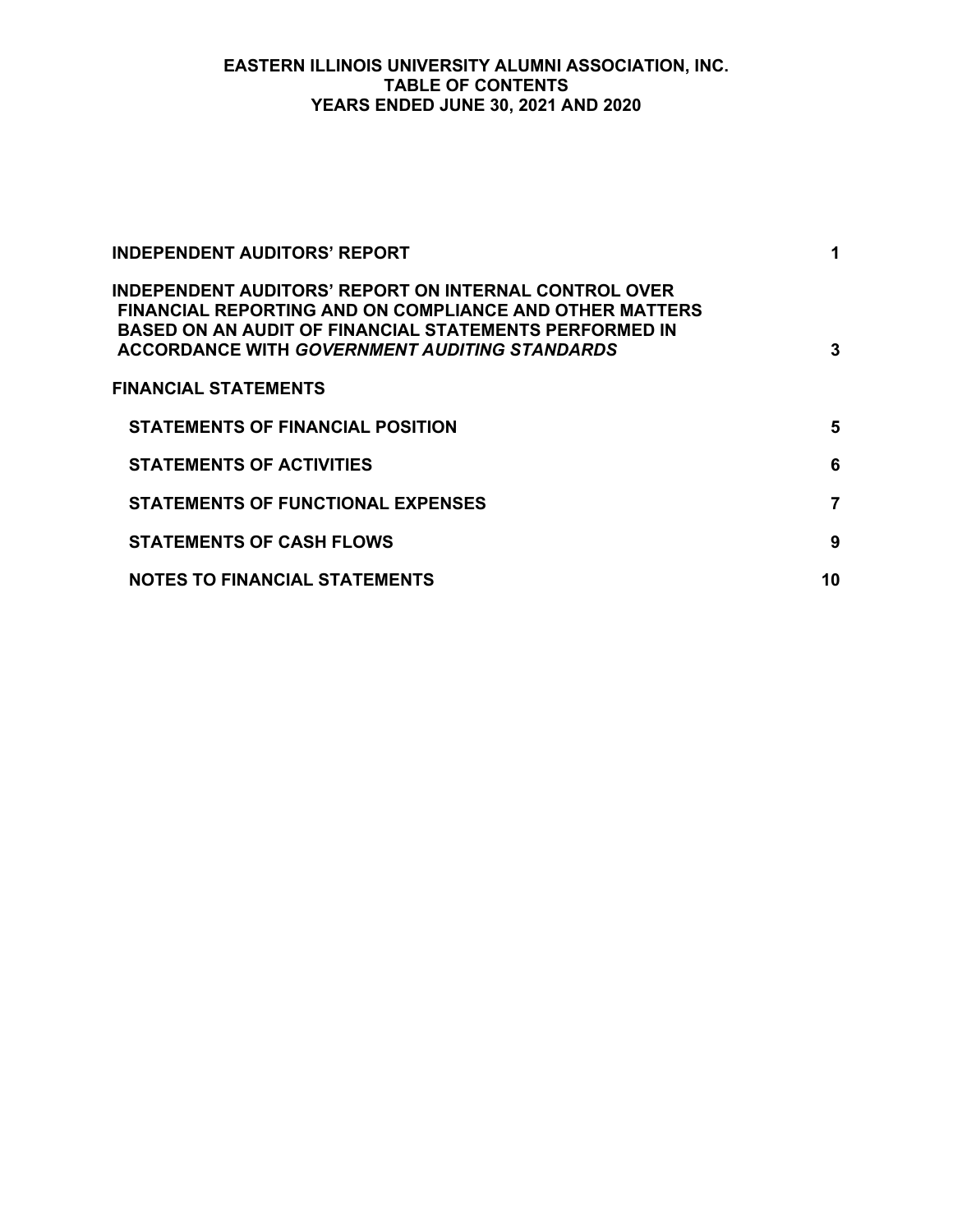

**CliftonLarsonAllen LLP CLAconnect.com**

# **INDEPENDENT AUDITORS' REPORT**

Board of Directors Eastern Illinois University Alumni Association, Inc. Charleston, Illinois

## **Report on the Financial Statements**

We have audited the accompanying financial statements of Eastern Illinois University Alumni Association, Inc., which comprise the statements of financial position as of June 30, 2021 and 2020, and the related statements of activities, functional expenses, and cash flows for the years then ended, and the related notes to the financial statements.

## *Management's Responsibility for the Financial Statements*

Management is responsible for the preparation and fair presentation of these financial statements in accordance with accounting principles generally accepted in the United States of America; this includes the design, implementation, and maintenance of internal control relevant to the preparation and fair presentation of financial statements that are free from material misstatement, whether due to fraud or error.

#### *Auditors' Responsibility*

Our responsibility is to express an opinion on these financial statements based on our audits. We conducted our audits in accordance with auditing standards generally accepted in the United States of America and standards applicable to financial audits contained in *Government Auditing Standards* issued by the Comptroller General of the United States. Those standards require that we plan and perform the audit to obtain reasonable assurance about whether the financial statements are free from material misstatement.

An audit involves performing procedures to obtain audit evidence about the amounts and disclosures in the financial statements. The procedures selected depend on the auditors' judgment, including the assessment of the risks of material misstatement of the financial statements, whether due to fraud or error. In making those risk assessments, the auditor considers internal control relevant to the entity's preparation and fair presentation of the financial statements in order to design audit procedures that are appropriate in the circumstances, but not for the purpose of expressing an opinion on the effectiveness of the entity's internal control. Accordingly, we express no such opinion. An audit also includes evaluating the appropriateness of accounting policies used and the reasonableness of significant accounting estimates made by management, as well as evaluating the overall presentation of the financial statements.

We believe that the audit evidence we have obtained is sufficient and appropriate to provide a basis for our audit opinion.



CLA is an independent member of Nexia International, a leading, global network of independent accounting and consulting firms. See nexia.com/member-firm-disclaimer for details.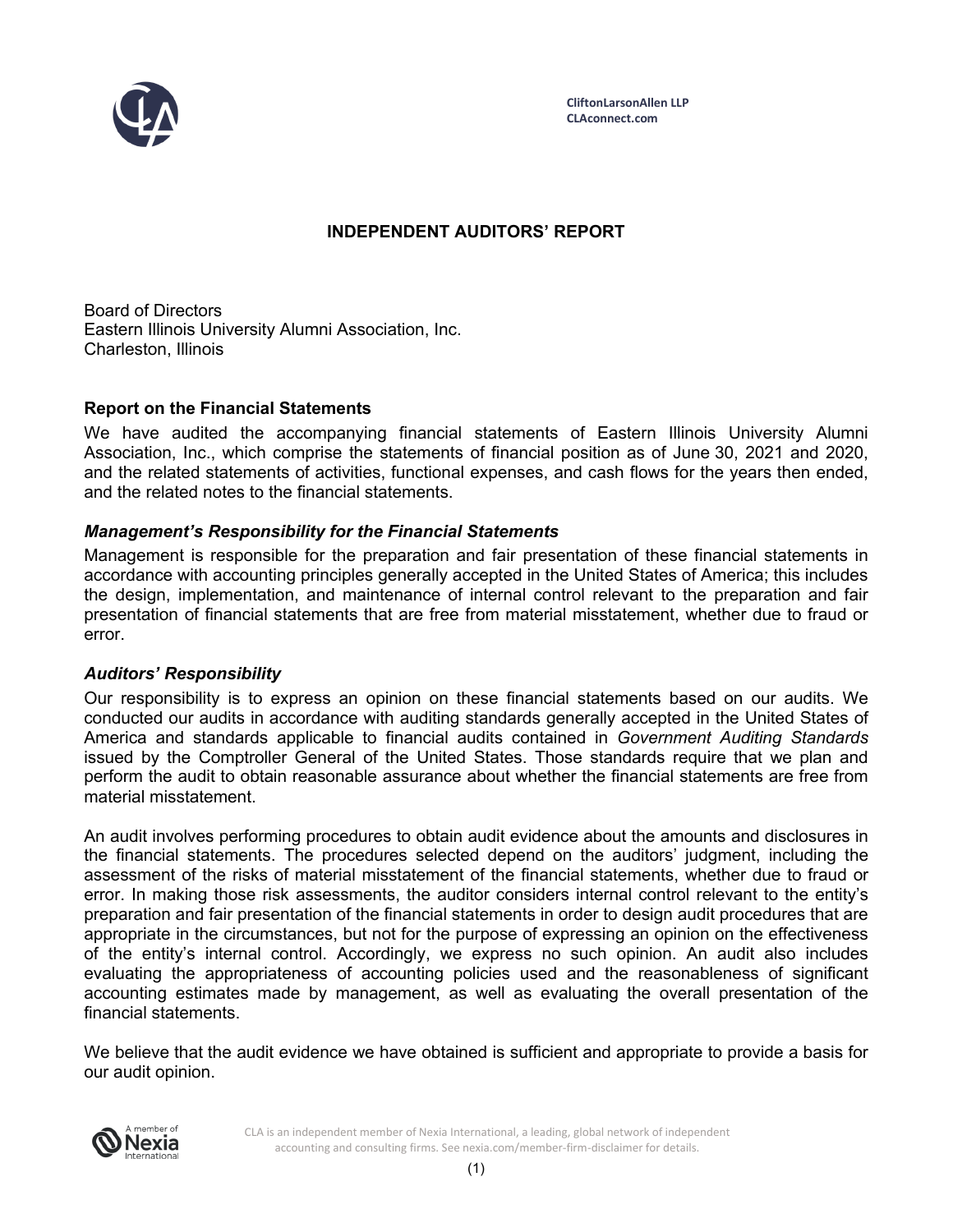## *Opinion*

In our opinion, the financial statements referred to above present fairly, in all material respects, the financial position of Eastern Illinois University Alumni Association, Inc. as of June 30, 2021 and 2020, and the results of its activities and its cash flows for the years then ended in accordance with accounting principles generally accepted in the United States of America.

## **Other Reporting Required by** *Government Auditing Standards*

In accordance with *Government Auditing Standards*, we have also issued our report dated October 4, 2021, on our consideration of Eastern Illinois University Alumni Association, Inc.'s internal control over financial reporting and on our tests of its compliance with certain provisions of laws, regulations, contracts, and grant agreements and other matters. The purpose of that report is solely to describe the scope of our testing of internal control over financial reporting and compliance and the results of that testing, and not to provide an opinion on the effectiveness of Eastern Illinois University Alumni Association, Inc.'s internal control over financial reporting or on compliance. That report is an integral part of an audit performed in accordance with *Government Auditing Standards* in considering Eastern Illinois University Alumni Association, Inc.'s internal control over financial reporting and compliance.

Vifton Larson Allen LLP

**CliftonLarsonAllen LLP**

Peoria, Illinois October 4, 2021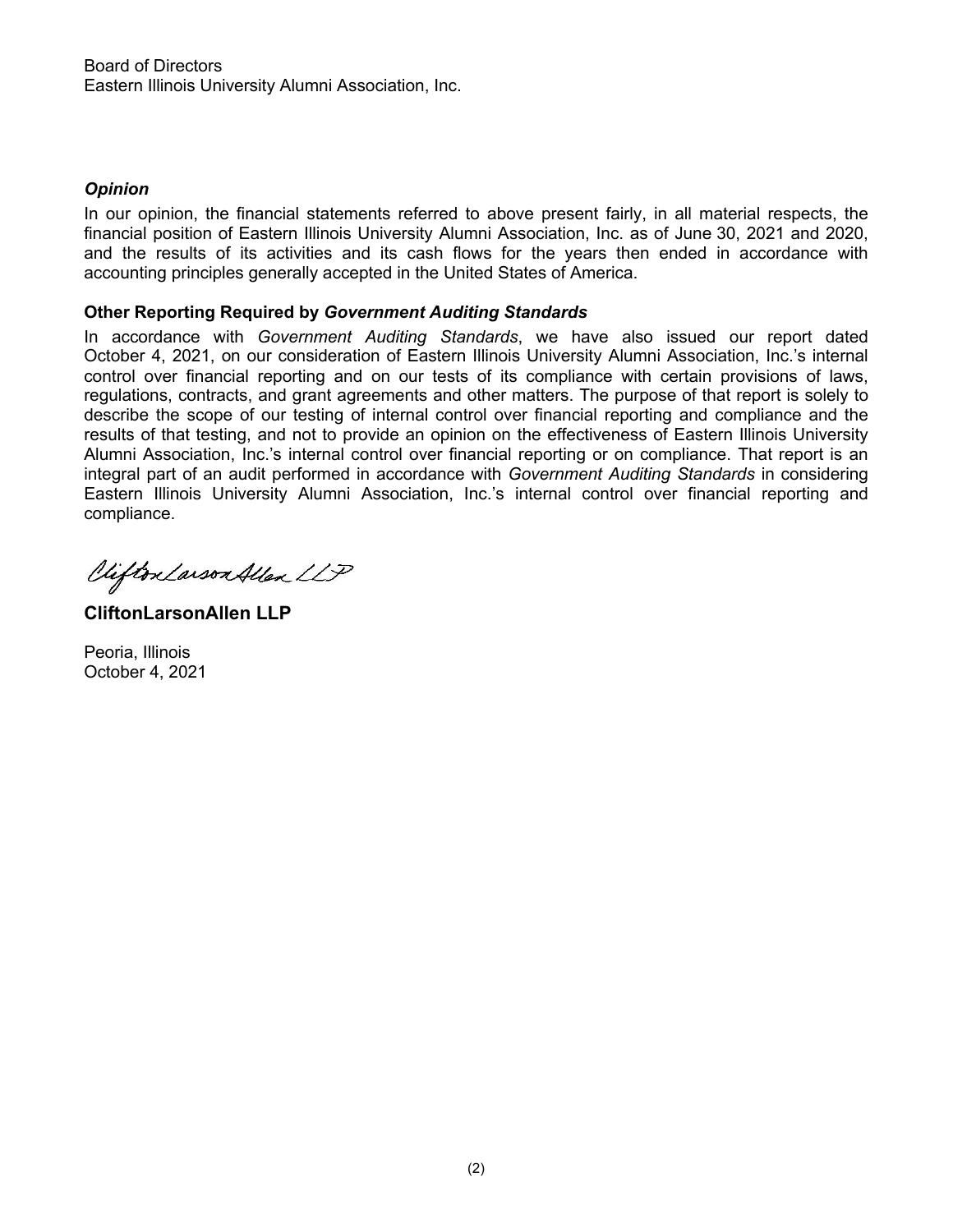

## **INDEPENDENT AUDITORS' REPORT ON INTERNAL CONTROL OVER FINANCIAL REPORTING AND ON COMPLIANCE AND OTHER MATTERS BASED ON AN AUDIT OF FINANCIAL STATEMENTS PERFORMED IN ACCORDANCE WITH** *GOVERNMENT AUDITING STANDARDS*

Board of Directors Eastern Illinois University Alumni Association, Inc. Charleston, Illinois

We have audited, in accordance with the auditing standards generally accepted in the United States of America and the standards applicable to financial audits contained in *Government Auditing Standards* issued by the Comptroller General of the United States, the financial statements of Eastern Illinois University Alumni Association, Inc. which comprise the statement of financial position as of June 30, 2021, and the related statements of activities, functional expenses, and cash flows for the year then ended, and the related notes to the financial statements, and have issued our report thereon dated October 4, 2021.

## **Internal Control Over Financial Reporting**

In planning and performing our audit of the financial statements, we considered Eastern Illinois University Alumni Association, Inc.'s internal control over financial reporting (internal control) as a basis for designing audit procedures that are appropriate in the circumstances for the purpose of expressing our opinion on the financial statements, but not for the purpose of expressing an opinion on the effectiveness of Eastern Illinois University Alumni Association, Inc.'s internal control. Accordingly, we do not express an opinion on the effectiveness of Eastern Illinois University Alumni Association, Inc.'s internal control.

A *deficiency in internal control* exists when the design or operation of a control does not allow management or employees, in the normal course of performing their assigned functions, to prevent, or detect and correct, misstatements on a timely basis. A *material weakness* is a deficiency, or a combination of deficiencies, in internal control such that there is a reasonable possibility that a material misstatement of the entity's financial statements will not be prevented, or detected and corrected on a timely basis. A *significant deficiency* is a deficiency, or a combination of deficiencies, in internal control that is less severe than a material weakness yet important enough to merit attention by those charged with governance.

Our consideration of internal control was for the limited purpose described in the first paragraph of this section and was not designed to identify all deficiencies in internal control that might be material weaknesses or significant deficiencies. Given these limitations, during our audit we did not identify any deficiencies in internal control that we consider to be material weaknesses. However, material weaknesses may exist that have not been identified.



CLA is an independent member of Nexia International, a leading, global network of independent accounting and consulting firms. See nexia.com/member-firm-disclaimer for details.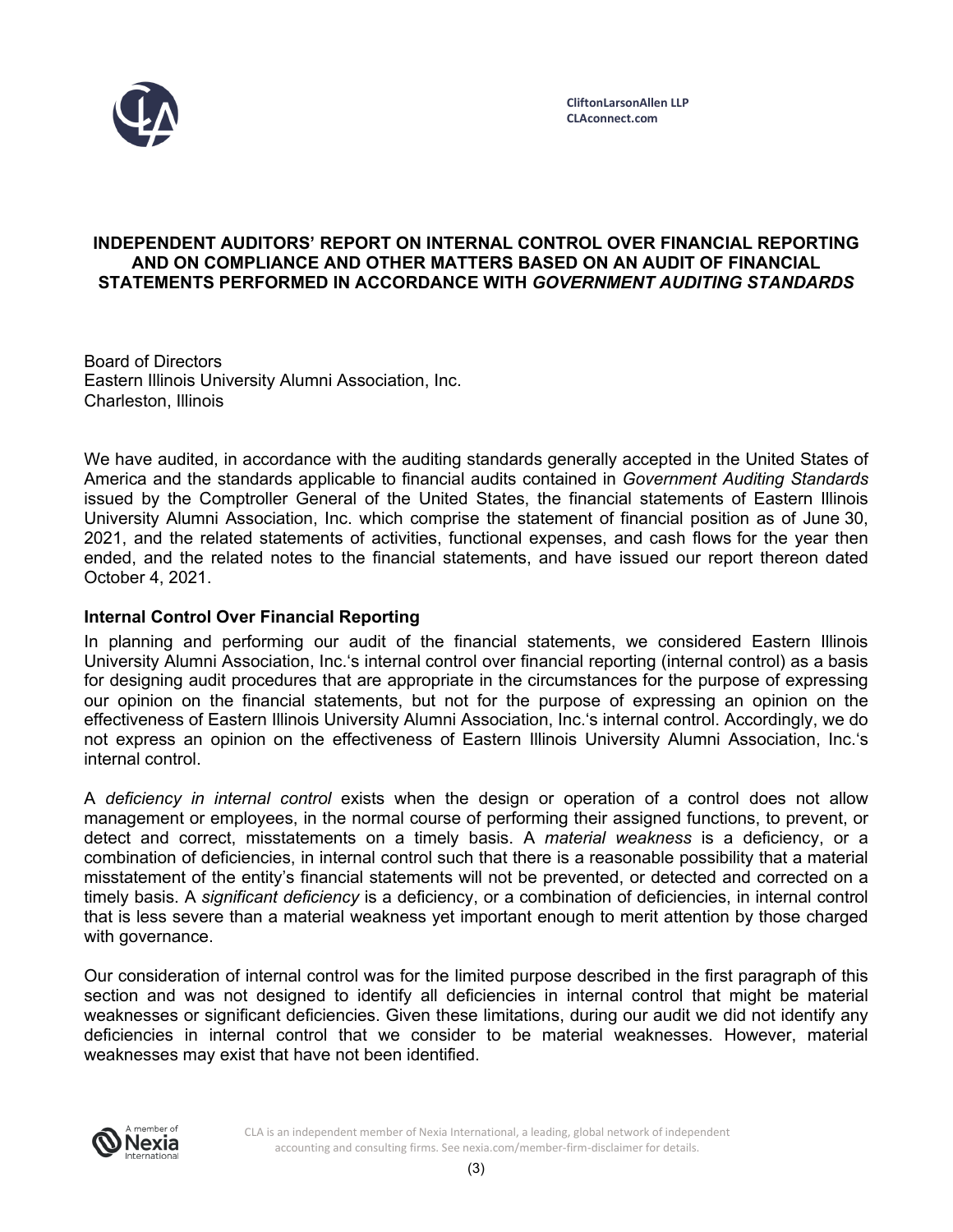## **Compliance and Other Matters**

As part of obtaining reasonable assurance about whether Eastern Illinois University Alumni Association, Inc.'s financial statements are free from material misstatement, we performed tests of its compliance with certain provisions of laws, regulations, contracts, and grant agreements, noncompliance with which could have a direct and material effect on the financial statements. However, providing an opinion on compliance with those provisions was not an objective of our audit, and accordingly, we do not express such an opinion. The results of our tests disclosed no instances of noncompliance or other matters that are required to be reported under *Government Auditing Standards*.

## **Purpose of this Report**

The purpose of this report is solely to describe the scope of our testing of internal control and compliance and the results of that testing, and not to provide an opinion on the effectiveness of the entity's internal control or on compliance. This report is an integral part of an audit performed in accordance with *Government Auditing Standards* in considering the entity's internal control and compliance. Accordingly, this communication is not suitable for any other purpose.

Vifton Larson Allen LLP

**CliftonLarsonAllen LLP**

Peoria, Illinois October 4, 2021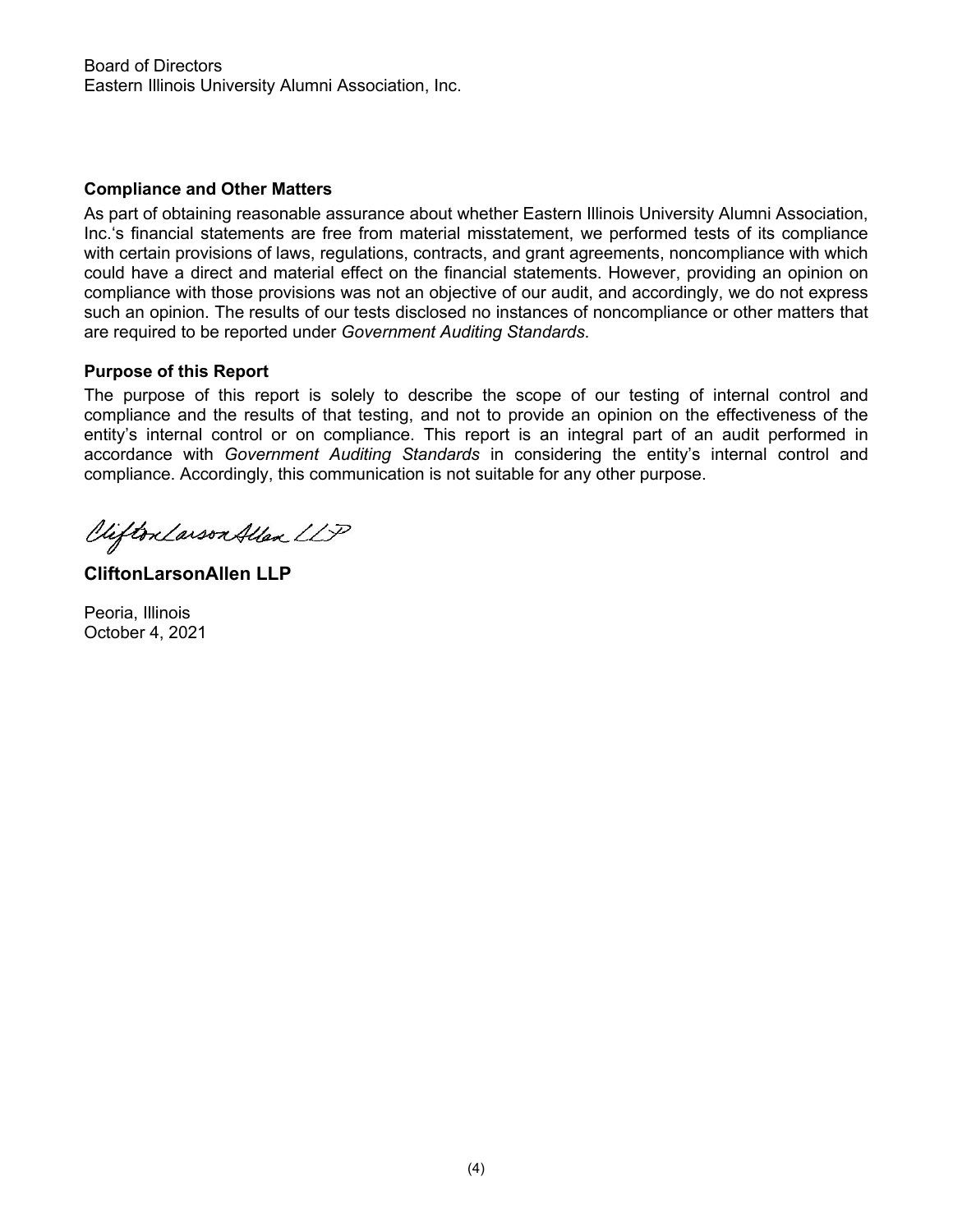## **EASTERN ILLINOIS UNIVERSITY ALUMNI ASSOCIATION, INC. STATEMENTS OF FINANCIAL POSITION JUNE 30, 2021 AND 2020**

|                                                         | 2021          | 2020         |
|---------------------------------------------------------|---------------|--------------|
| <b>ASSETS</b>                                           |               |              |
| <b>CURRENT ASSETS</b>                                   |               |              |
| Cash and Cash Equivalents                               | \$<br>199,165 | \$<br>68,219 |
| Investments                                             | 2,553,860     | 2,221,348    |
| <b>Accounts Receivable</b>                              | 6,710         | 5,149        |
| <b>Prepaid Expenses</b>                                 | 692           | 895          |
| <b>Total Current Assets</b>                             | 2,760,427     | 2,295,611    |
| <b>NONCURRENT ASSETS</b>                                |               |              |
| Accounts Receivable, Noncurrent Portion                 | 13,790        | 9,500        |
| Property and Equipment, Net of Accumulated Depreciation | 137,314       | 142,281      |
| <b>Total Noncurrent Assets</b>                          | 151,104       | 151,781      |
| <b>Total Assets</b>                                     | 2,911,531     | 2,447,392    |
| <b>LIABILITIES AND NET ASSETS</b>                       |               |              |
| <b>CURRENT LIABILITIES</b>                              |               |              |
| <b>Accounts Payable</b>                                 | \$<br>3,960   | \$<br>8,204  |
| <b>Deferred Revenue</b>                                 | 24,807        | 22,127       |
| <b>Total Liabilities</b>                                | 28,767        | 30,331       |
| <b>NET ASSETS</b>                                       |               |              |
| <b>Without Donor Restrictions</b>                       | 2,882,764     | 2,417,061    |
| <b>Total Net Assets</b>                                 | 2,882,764     | 2,417,061    |
| <b>Total Liabilities and Net Assets</b>                 | 2,911,531     | 2,447,392    |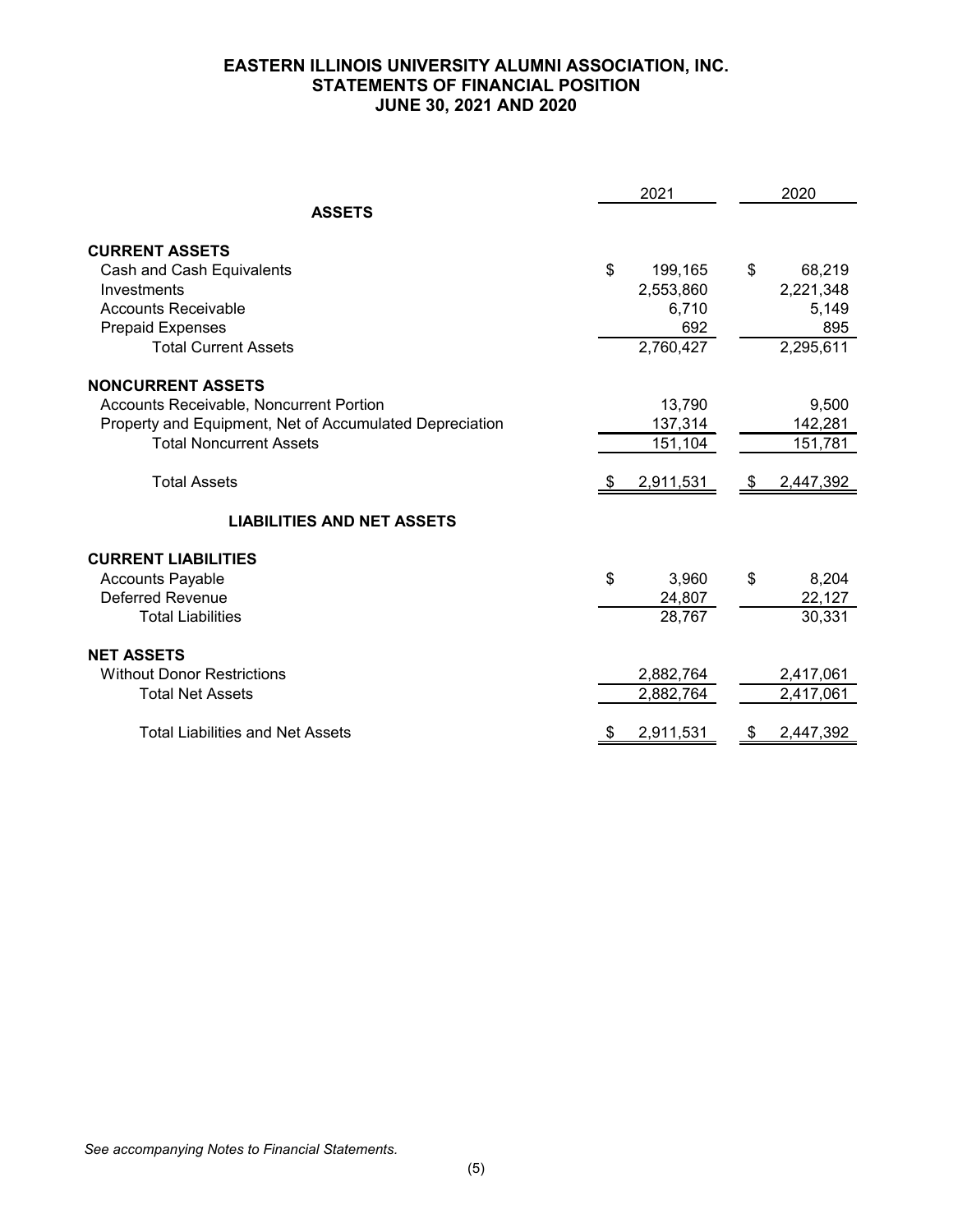## **EASTERN ILLINOIS UNIVERSITY ALUMNI ASSOCIATION, INC. STATEMENTS OF ACTIVITIES YEARS ENDED JUNE 30, 2021 AND 2020**

|                                       | <b>Without Donor Restrictions</b> |           |    |           |  |
|---------------------------------------|-----------------------------------|-----------|----|-----------|--|
|                                       |                                   | 2021      |    | 2020      |  |
| <b>REVENUE, SUPPORT, AND GAINS</b>    |                                   |           |    |           |  |
| Contributions                         | \$                                | 2,075     | \$ | 2,118     |  |
| <b>Membership Dues</b>                |                                   | 71,835    |    | 52,775    |  |
| Royalties                             |                                   | 20,000    |    | 20,000    |  |
| Investment Income, Net of Fees        |                                   | 62,079    |    | 60,623    |  |
| Realized Gain (Loss) on Investments   |                                   | 26,754    |    | (13,204)  |  |
| <b>Unrealized Gain on Investments</b> |                                   | 445,429   |    | 3,763     |  |
| Service Contract With University      |                                   | 153,634   |    | 107,692   |  |
| <b>Other Operating Income</b>         |                                   |           |    | 2,218     |  |
| Total Revenue, Support, and Gains     |                                   | 781,806   |    | 235,985   |  |
| <b>EXPENSES</b>                       |                                   |           |    |           |  |
| <b>Program Services</b>               |                                   | 250,719   |    | 183,651   |  |
| <b>Management and General</b>         |                                   | 65,384    |    | 60,008    |  |
| <b>Total Expenses</b>                 |                                   | 316,103   |    | 243,659   |  |
| <b>CHANGE IN NET ASSETS</b>           |                                   | 465,703   |    | (7,674)   |  |
| Net Assets - Beginning of Year        |                                   | 2,417,061 |    | 2,424,735 |  |
| <b>NET ASSETS - END OF YEAR</b>       |                                   | 2,882,764 | \$ | 2,417,061 |  |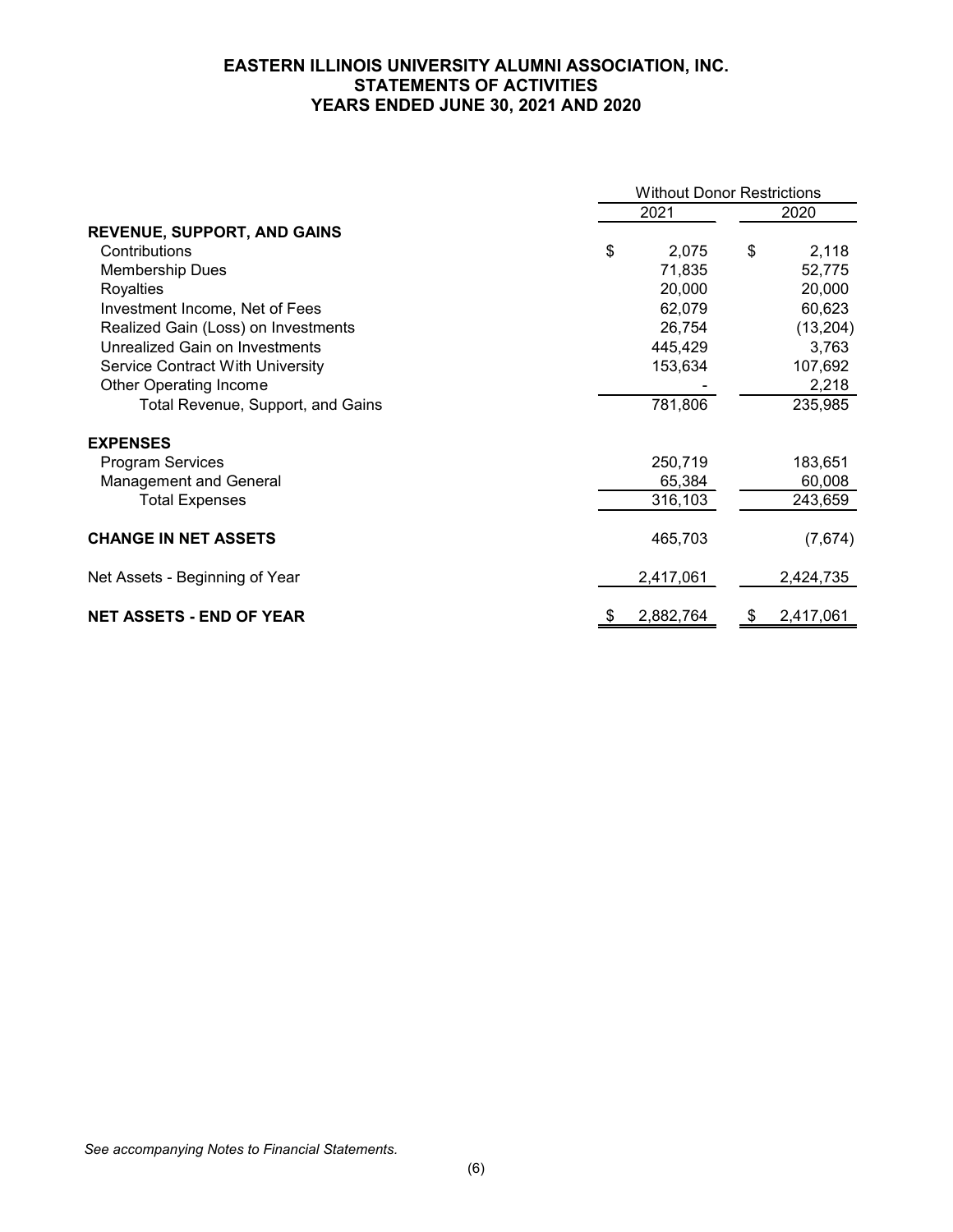## **EASTERN ILLINOIS UNIVERSITY ALUMNI ASSOCIATION, INC. STATEMENT OF FUNCTIONAL EXPENSES YEAR ENDED JUNE 30, 2021**

|                                         | Program<br>Management<br>and General<br><b>Services</b> |    |        |    | Total   |  |
|-----------------------------------------|---------------------------------------------------------|----|--------|----|---------|--|
| <b>Scholarship Awards</b>               | \$<br>5,000                                             | \$ |        | \$ | 5,000   |  |
| Gifts/Grants to the University          | 77.870                                                  |    |        |    | 77,870  |  |
| <b>Personnel Services</b>               | 109,619                                                 |    | 45,515 |    | 155,134 |  |
| Printing                                | 16,254                                                  |    | 92     |    | 16,346  |  |
| Postage, Telephone, and Supplies        | 8,828                                                   |    | 785    |    | 9,613   |  |
| <b>Professional Fees</b>                |                                                         |    | 10,675 |    | 10,675  |  |
| <b>Meetings and Travel</b>              | 17,064                                                  |    | 20     |    | 17,084  |  |
| Insurance                               | 1,617                                                   |    | 2,312  |    | 3,929   |  |
| <b>Bank Fees</b>                        |                                                         |    | 548    |    | 548     |  |
| <b>Building Repairs and Maintenance</b> | 10,171                                                  |    | 4,766  |    | 14,937  |  |
| Depreciation                            | 4,296                                                   |    | 671    |    | 4,967   |  |
| <b>Total Expenses by Function</b>       | 250,719                                                 |    | 65,384 |    | 316,103 |  |
| <b>Functional Expense Percentage</b>    | 79.3%                                                   |    | 20.7%  |    | 100.0%  |  |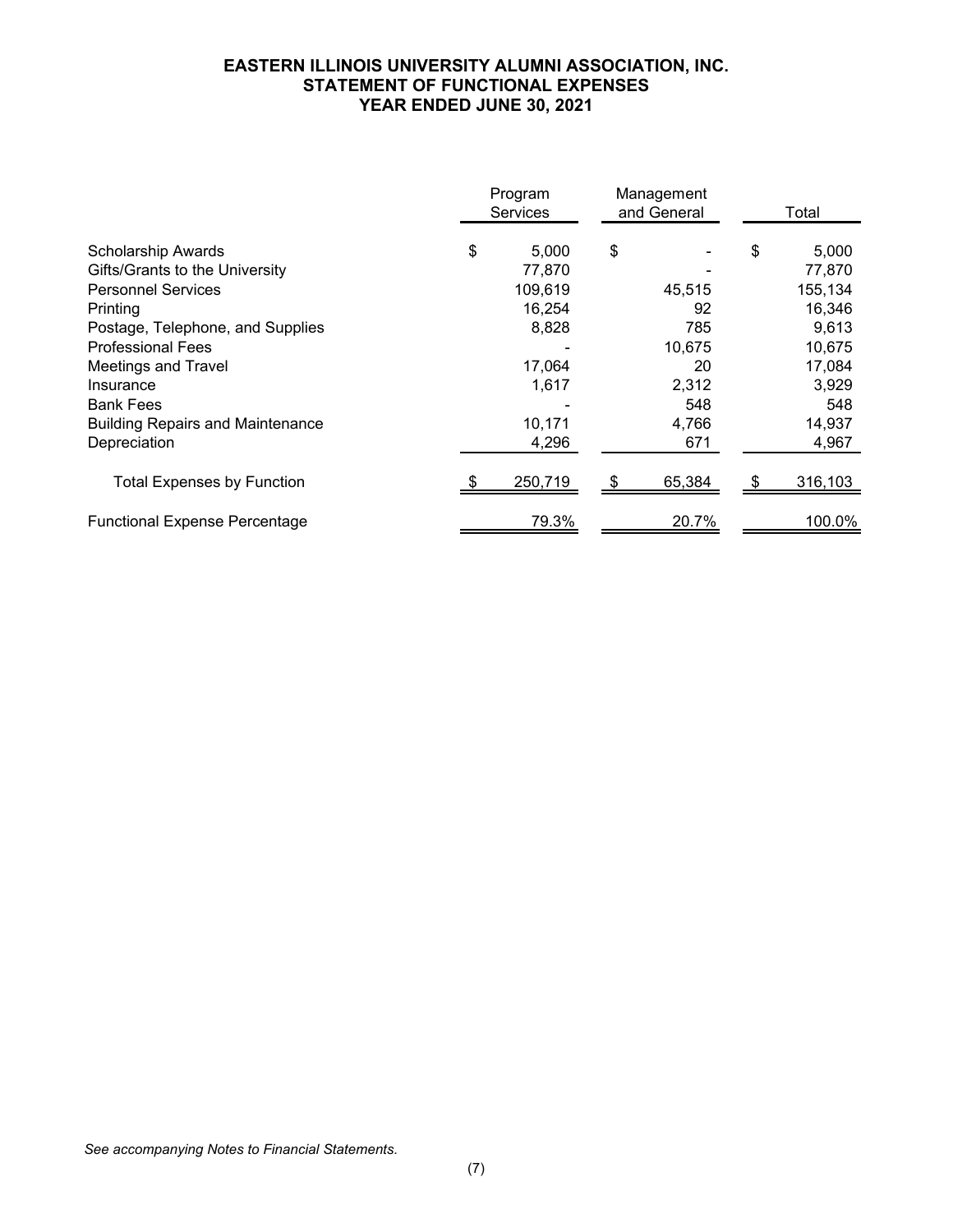## **EASTERN ILLINOIS UNIVERSITY ALUMNI ASSOCIATION, INC. STATEMENT OF FUNCTIONAL EXPENSES YEAR ENDED JUNE 30, 2020**

|                                         | Program<br><b>Services</b> | Management<br>and General |        | Total |         |
|-----------------------------------------|----------------------------|---------------------------|--------|-------|---------|
| <b>Scholarship Awards</b>               | \$<br>5,000                | \$                        |        | \$    | 5,000   |
| Gifts/Grants to the University          | 37,520                     |                           |        |       | 37,520  |
| <b>Personnel Services</b>               | 77,442                     |                           | 31,857 |       | 109,299 |
| Printing                                | 17,068                     |                           | 100    |       | 17,168  |
| Postage, Telephone, and Supplies        | 8,069                      |                           | 1,210  |       | 9,279   |
| <b>Professional Fees</b>                |                            |                           | 9,701  |       | 9,701   |
| <b>Meetings and Travel</b>              | 30,693                     |                           | 8,615  |       | 39,308  |
| Insurance                               | 1,629                      |                           | 2,824  |       | 4,453   |
| <b>Bank Fees</b>                        |                            |                           | 763    |       | 763     |
| <b>Building Repairs and Maintenance</b> | 1,894                      |                           | 4,307  |       | 6,201   |
| Depreciation                            | 4,336                      |                           | 631    |       | 4,967   |
| <b>Total Expenses by Function</b>       | 183,651                    |                           | 60,008 | \$.   | 243,659 |
| <b>Functional Expense Percentage</b>    | 75.4%                      |                           | 24.6%  |       | 100.0%  |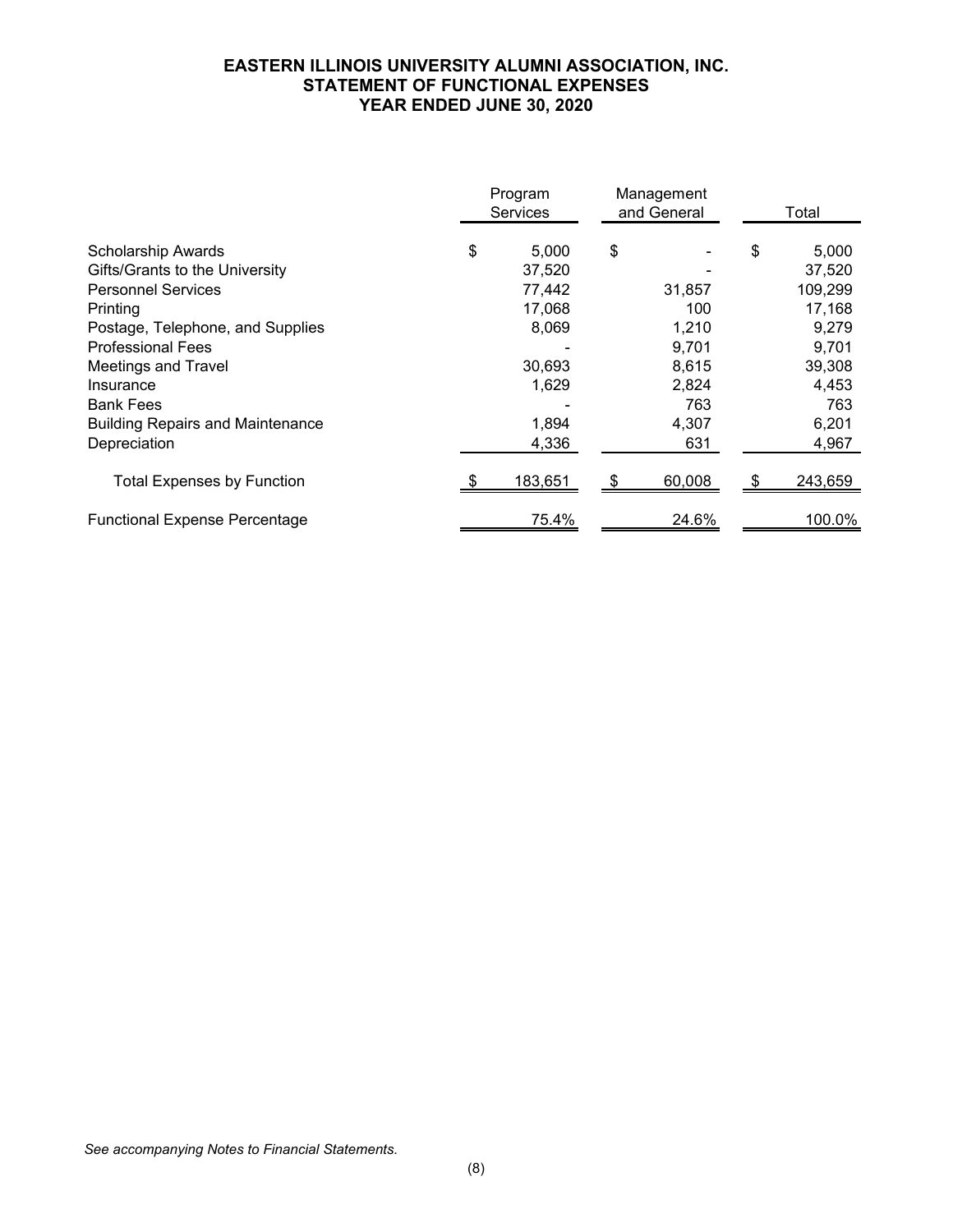## **EASTERN ILLINOIS UNIVERSITY ALUMNI ASSOCIATION, INC. STATEMENTS OF CASH FLOWS YEARS ENDED JUNE 30, 2021 AND 2020**

| <b>CASH FLOWS FROM OPERATING ACTIVITIES</b>                                                | \$              |
|--------------------------------------------------------------------------------------------|-----------------|
|                                                                                            |                 |
| \$<br><b>Membership Dues</b><br>68,664                                                     | 49,950          |
| Gifts<br>2,075                                                                             | 2,118           |
| Royalties<br>20,000                                                                        | 20,000          |
| <b>Other Receipts</b>                                                                      | 2,218           |
| Payments of Scholarships and Grants/Awards to Others<br>(82, 870)                          | (42, 520)       |
| Payments to Supplies and Vendors<br>(78, 673)                                              | (92,003)        |
| Net Cash Used by Operating Activities<br>(70, 804)                                         | (60, 237)       |
| <b>CASH FLOWS FROM INVESTING ACTIVITIES</b>                                                |                 |
| Interest on Investments<br>62,079                                                          | 60,623          |
| 413,891<br>Proceeds from Investments Sold                                                  | 1,121,537       |
| Purchase of Investments<br>(274, 220)                                                      | (1,080,567)     |
| Net Cash Provided by Investing Activities<br>201,750                                       | 101,593         |
| NET CHANGE IN CASH AND CASH EQUIVALENTS<br>130,946                                         | 41,356          |
| 68,219<br>Cash and Cash Equivalents - Beginning of Year                                    | 26,863          |
| 199,165<br>CASH AND CASH EQUIVALENTS - END OF YEAR<br>\$                                   | \$<br>68,219    |
| RECONCILIATION OF CHANGE IN NET ASSETS TO NET CASH<br><b>USED BY OPERATING ACTIVITIES</b>  |                 |
| \$<br>Change in Net Assets<br>465,703                                                      | \$<br>(7,674)   |
| Adjustments to Reconcile Change in Net Assets to Net Cash<br>Used by Operating Activities: |                 |
| Depreciation<br>4,967                                                                      | 4,967           |
| Realized (Gain) Loss on Sale of Investments<br>(26, 754)                                   | 13,204          |
| Unrealized Gain on Sale of Investments<br>(445, 429)                                       | (3,763)         |
| Investment Income, Net of Fees<br>(62,079)                                                 | (60, 623)       |
| Change in Assets and Liabilities:                                                          |                 |
| <b>Accounts Receivable</b><br>(5,851)                                                      | (3, 349)        |
| 203<br><b>Prepaid Expenses</b>                                                             | 477             |
| <b>Accounts Payable</b><br>(4, 244)                                                        | (4,000)         |
| <b>Deferred Revenue</b><br>2,680                                                           | 524             |
| $\sqrt[6]{\frac{1}{2}}$<br>Net Cash Used by Operating Activities<br>(70, 804)              | \$<br>(60, 237) |

*See accompanying Notes to Financial Statements.*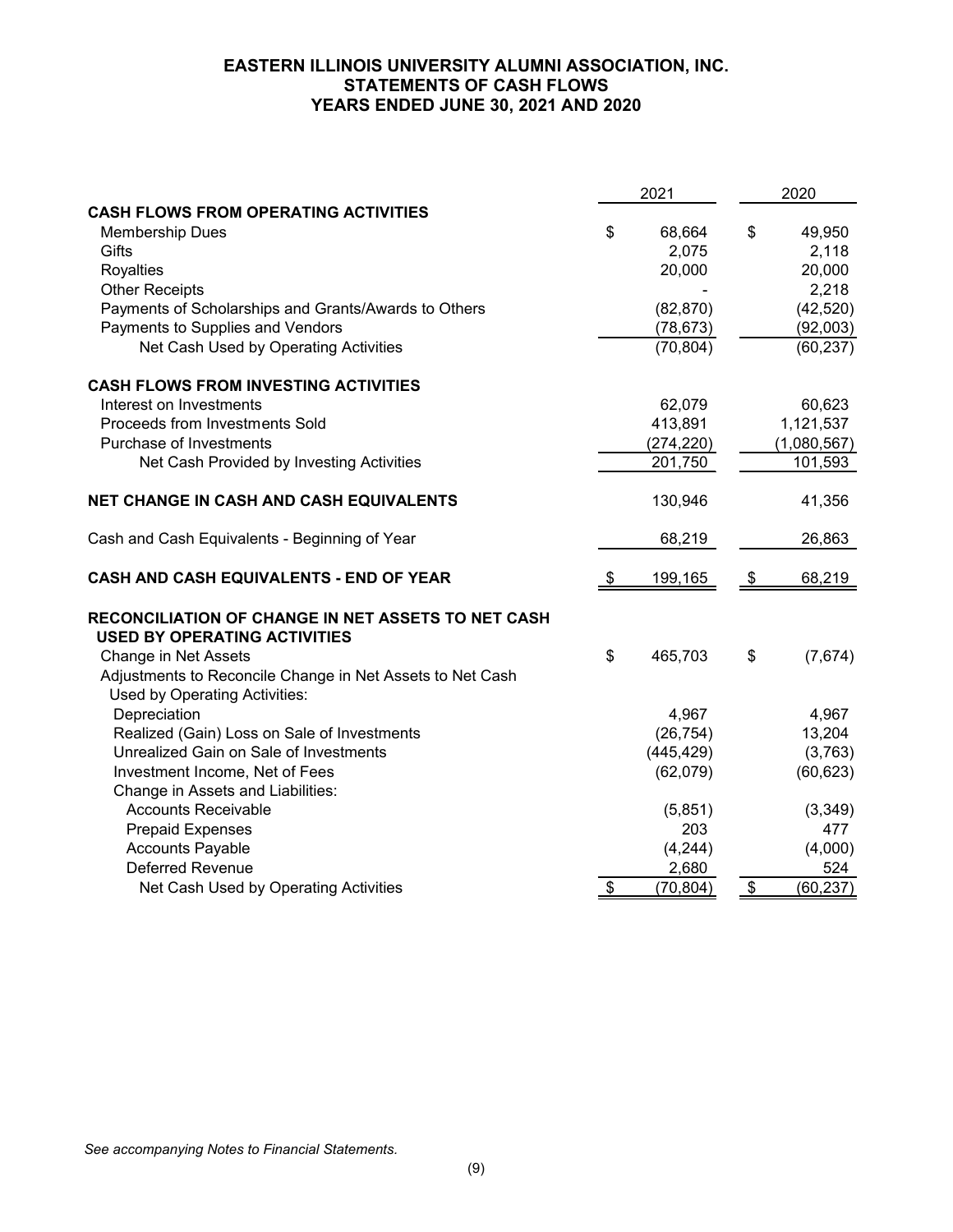## **NOTE 1 SUMMARY OF SIGNIFICANT ACCOUNTING POLICIES**

### **Nature of Activities**

The Eastern Illinois University Alumni Association, Inc. (the Association), located in Charleston, Illinois, was incorporated under the laws of the state of Illinois as a nonprofit organization. The primary function of the Association is to support and foster the overall mission of the Eastern Illinois University by inspiring the loyalty and commitment of all alumni. The Association is supported primarily through membership dues, royalty income, and the service contract with Eastern Illinois University.

#### **Financial Reporting Entity**

The Association is a component unit of Eastern Illinois University, and the Association's financial statements are also included as part of Eastern Illinois University's financial statements and the state of Illinois Comprehensive Annual Financial Report.

## **Basis of Presentation**

The financial statement presentation follows Financial Accounting Standards Board (FASB) Accounting Standards Codification (ASC) 958 *Not-for-Profit Entities*. Under FASB ASC 958, the Association is required to report information regarding its financial position and activities according to two classes of net assets: without donor restrictions and with donor restrictions. Net assets with donor restrictions can be temporary in nature, which includes contributed net assets for which donor-imposed time and/or purpose restrictions have not been met. Other donor-imposed restrictions are permanent in nature, which includes contributed net assets which require, by donor restriction, that the corpus be invested in perpetuity and only the income be made available for program operations in accordance with donor restrictions. For the years ended June 30, 2021 and 2020, no net assets with donor restrictions existed.

#### **Use of Estimates**

The preparation of financial statements in conformity with accounting principles generally accepted in the United States of America requires management to make estimates and assumptions that affect certain reported amounts and disclosures. Accordingly, actual results could differ from those estimates.

#### **Cash and Cash Equivalents**

For purposes of the statements of cash flows, the Association considers all highly liquid investments (including restricted assets) with a maturity of three months or less when purchased to be cash equivalents.

#### **Investments**

Investments are comprised of mutual funds. Unrealized gains and losses are included in the change in net assets.

The Association follows FASB ASC 820-10 *Fair Value Measurements*, which provides a framework for measuring fair value under accounting principles generally accepted in the United States of America. FASB ASC 820-10 defines fair value as the exchange price that would be received for an asset or paid to transfer a liability in an orderly transaction between market participants on the measurement date.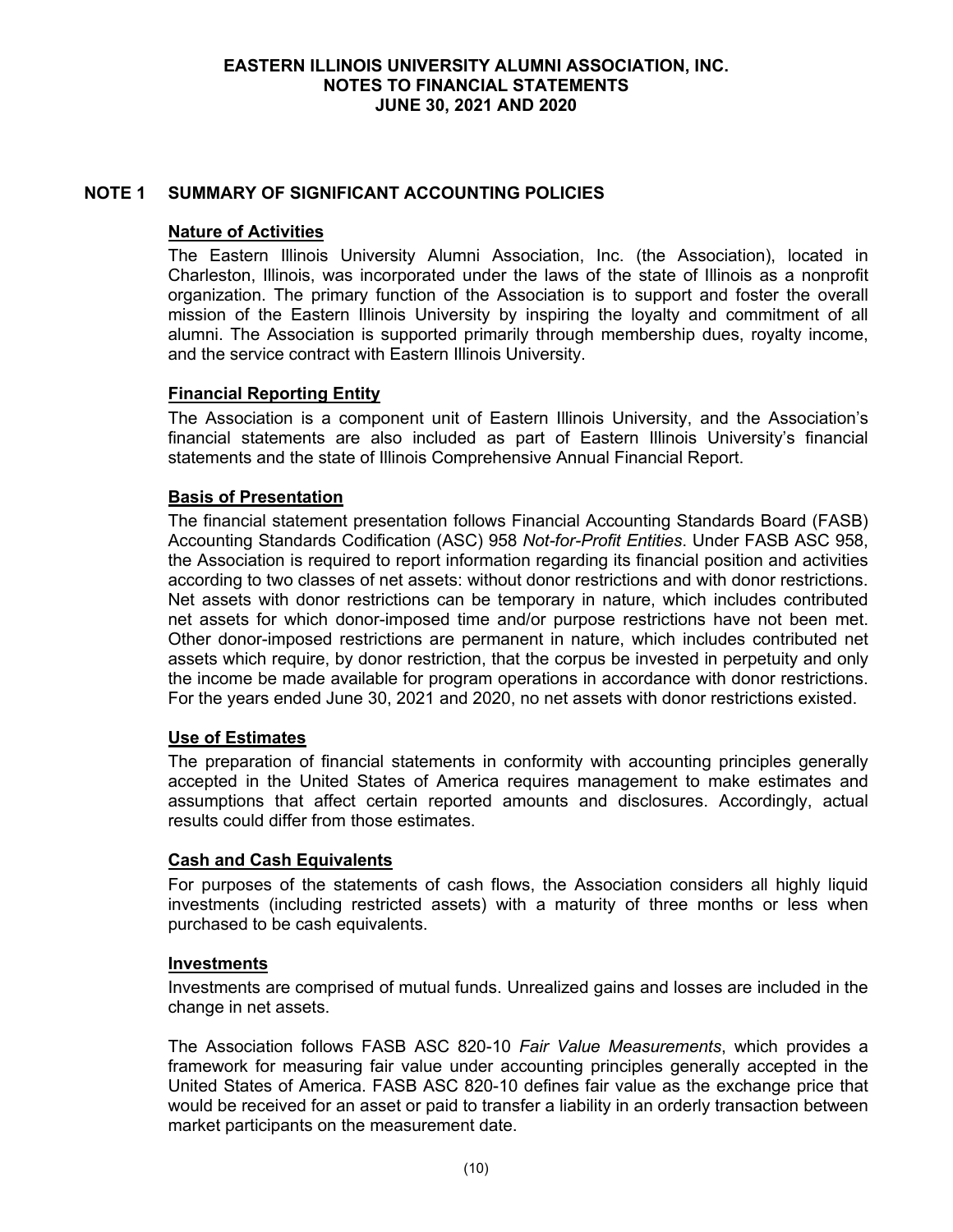## **NOTE 1 SUMMARY OF SIGNIFICANT ACCOUNTING POLICIES (CONTINUED)**

#### **Investments (Continued)**

FASB ASC 820-10 requires that valuation techniques maximize the use of observable inputs and minimize the use of unobservable inputs. FASB ASC 820-10 also establishes a fair value hierarchy, which prioritizes the valuation inputs into three broad levels as described below.

*Level 1* – Inputs to the valuation methodology derived from unadjusted quoted prices for identical assets or liabilities in active markets.

*Level 2* – Other observable inputs including quoted prices for similar assets or liabilities in active or inactive markets, and inputs that are principally derived from or corroborated by observable market data by correlation or other means.

*Level 3* – Inputs to the valuation methodology which are unobservable and significant to the fair value measurements. These inputs are only used when Level 1 or Level 2 inputs are not available.

#### **Accounts Receivable**

The Association records uncollateralized amounts owed on installment membership as receivables. It has adjusted these receivables for all known uncollectible accounts and no allowance for bad debts is considered necessary at June 30, 2021 and 2020.

#### **Revenue Recognition**

Revenue from contracts with customers is recognized when the services are performed in an amount that reflects the consideration expected to be received in exchange for these services.

The timing of revenue recognition, billings, and cash collections can result in receivables, contract assets, and contract liabilities. Accounts receivable are recorded when the right to consideration becomes unconditional and are presented separately in the statements of financial position. The Association does not have significant contract assets as of June 30, 2021 and 2020. Contract liabilities, which relate to amounts that are received as of June 30, 2021 and 2020, prior to a portion of the membership period, were \$24,807 and \$22,127, respectively, and are included in deferred revenue on the statements of financial position.

The following describes the Association's significant revenue streams:

#### *Contributions*

Contributions received are recognized as net assets without or with donor restrictions, depending on the absence or existence and nature of any donor-imposed restrictions.

#### *Royalties*

The Association receives royalty revenue annually based on an annual contract that allows USI Affinity to use the Association's name in promoting it to the Association members. The revenue amount is based on competition and is a constantly changing environment and is recorded when received.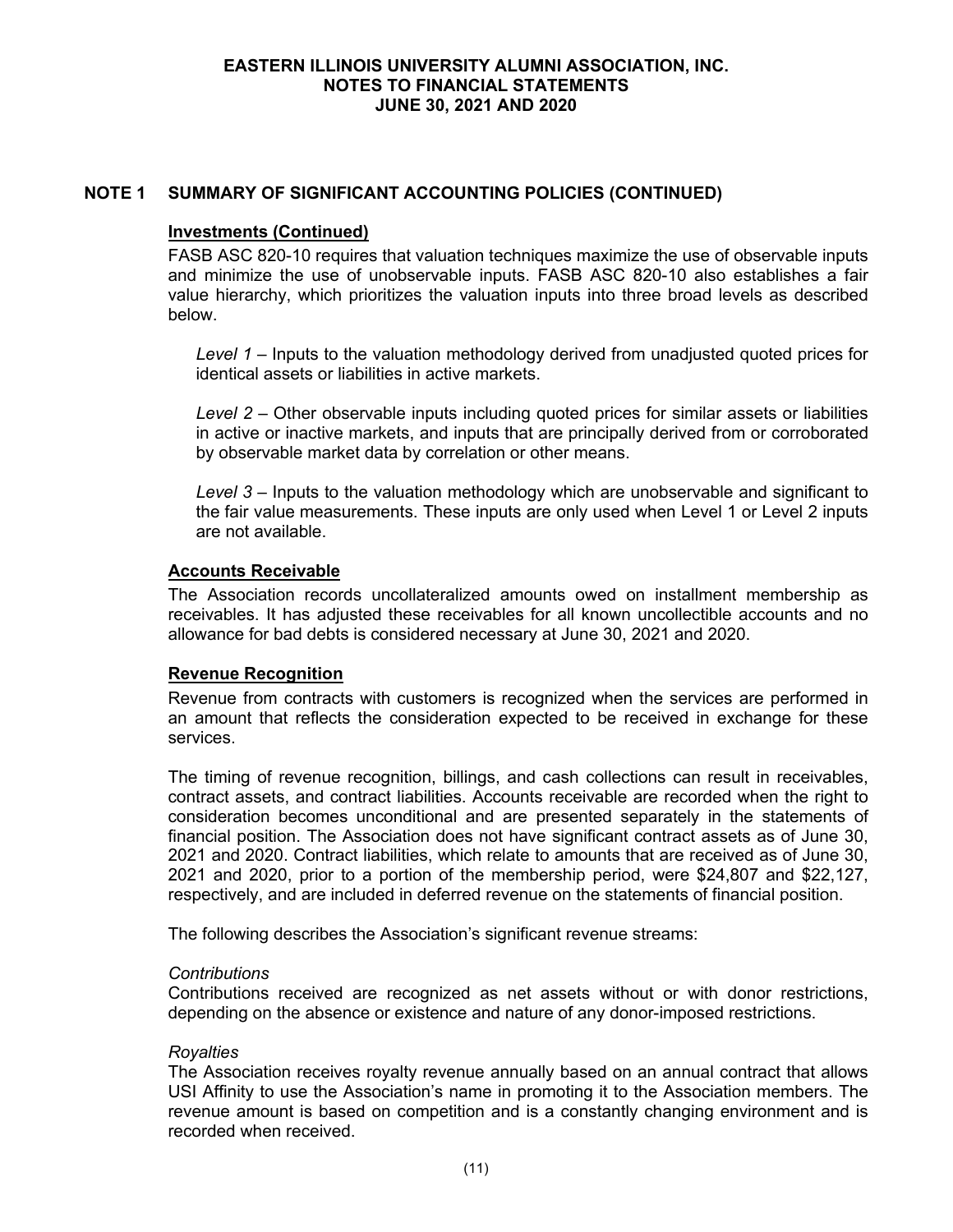## **NOTE 1 SUMMARY OF SIGNIFICANT ACCOUNTING POLICIES (CONTINUED)**

### **Revenue Recognition (Continued)**

#### *Service Contract with University*

The Association has an agreement with Eastern Illinois University (University) to coordinate the University's alumni activities. The University provides the Association with in-kind services in an amount not to exceed the Association's cost of coordinating these activities.

#### *Membership Dues*

Membership revenue is recognized during the time when the membership term falls. The remaining membership revenue is deferred and then recognized in the fiscal year for which that period of the membership term falls.

## **Income Taxes**

The Association is a nonprofit corporation and is exempt from income taxes under Section 501(c)3 of the Internal Revenue Code and has been determined not to be a private foundation.

## **Accounting for Uncertain Tax Positions**

The Association accounts for uncertainty in income taxes in accordance with FASB ASC 740-10 *Accounting for Uncertainty in Income Taxes*. FASB ASC 740-10 provides guidance for the financial statement recognition, measurement and disclosure of tax positions when it is more likely than not that the positions will be sustained upon examination of tax authorities.

The Association files informational returns in the U.S. federal jurisdiction and the state of Illinois. The Association's federal and state informational returns are subject to possible examination by the regulatory authorities until the related statutes of limitations on those information returns have expired. In general, both the federal informational return and state informational return have three-year statutes of limitations. The Association is not currently subject to an examination of the Association's informational returns by these regulatory authorities. As of June 30, 2021, the Association has no unrecognized tax benefits.

## **Property and Equipment**

Property and equipment are recorded at cost at the date of acquisition, or fair value at the date of donation in the case of gifts. For equipment, the Association's capitalization policy includes all items with a unit cost of \$500 or more and for land, buildings, and improvements its capitalization policy is \$5,000 or more. Renovations to buildings and equipment that significantly increase the value or extend the useful life of the asset are capitalized. Routine repairs and maintenance are charged to operating expense in the year in which the expense was incurred. Depreciation is computed using the straight-line method over the estimated useful lives of the assets, generally 50 years for buildings, 15 to 25 years for land improvements and building improvements, and 4 to 7 years for equipment.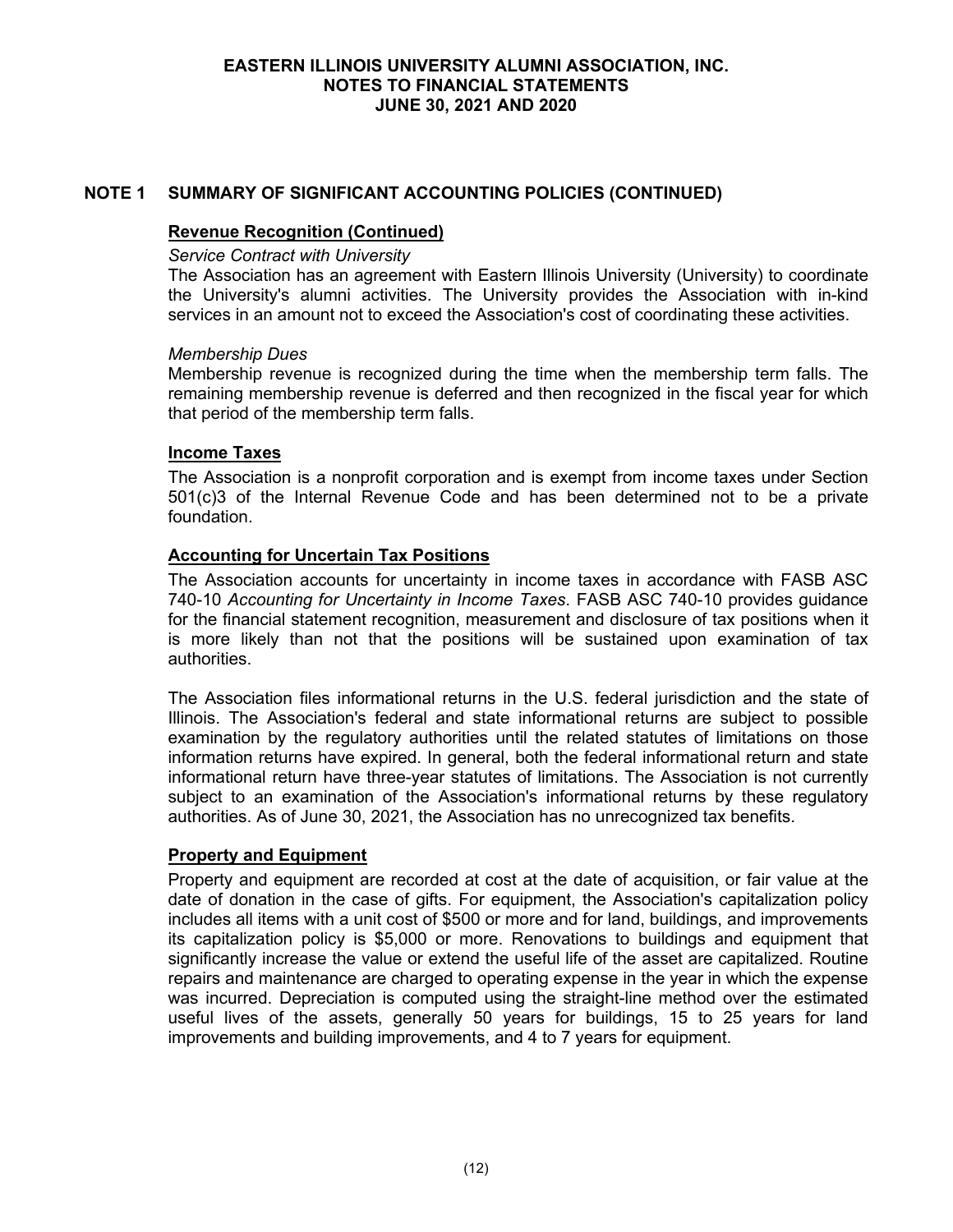## **NOTE 1 SUMMARY OF SIGNIFICANT ACCOUNTING POLICIES (CONTINUED)**

#### **Impairment of Long-Lived Assets**

The Association reviews long-lived assets for impairment whenever events or changes in circumstances indicate the carrying amount of an asset may not be recoverable. Recoverability of assets to be held and used is measured by a comparison of the carrying amount of an asset to future undiscounted net cash flows expected to be generated by the asset. If such assets are considered to be impaired, the impairment to be recognized is measured by the amount by which the carrying amount of the assets exceeds the fair value of the assets. Assets to be disposed of are reported at the lower of carrying amount or fair value less costs to sell.

## **Functional Expense Allocation**

The financial statements report certain categories of expenses that are attributable to program or supporting functions of the Association. The Association uses a percentage of time spent on the direct conduct or supervision of programs that fulfill the Association's mission compared to the time spent on administrative duties to allocate salaries. Depreciation and insurance expenses are allocated based on the percentage of the employee's time spent on the direct conduct or supervision of program services. All other program and supporting service allocations are determined by management on an equitable basis.

#### **Subsequent Events**

Management has considered subsequent events occurring through October 4, 2021, which is the date these financial statements were available to be issued. Management believes no such events require any additional disclosures.

## **NOTE 2 CONCENTRATION OF CREDIT RISK**

At June 30, 2021 and 2020, the carrying amount of the Association's cash deposits was \$199,165 and \$68,219, respectively. The cash deposits are held with the Eastern Illinois University, with the majority of the cash balances being held with The Illinois Funds. Investments in The Illinois Funds, a money market pool created by the Illinois State Legislature under the control of the Illinois State Treasurer, is reported at \$1 per share value, which equals the Association's fair value of the pool.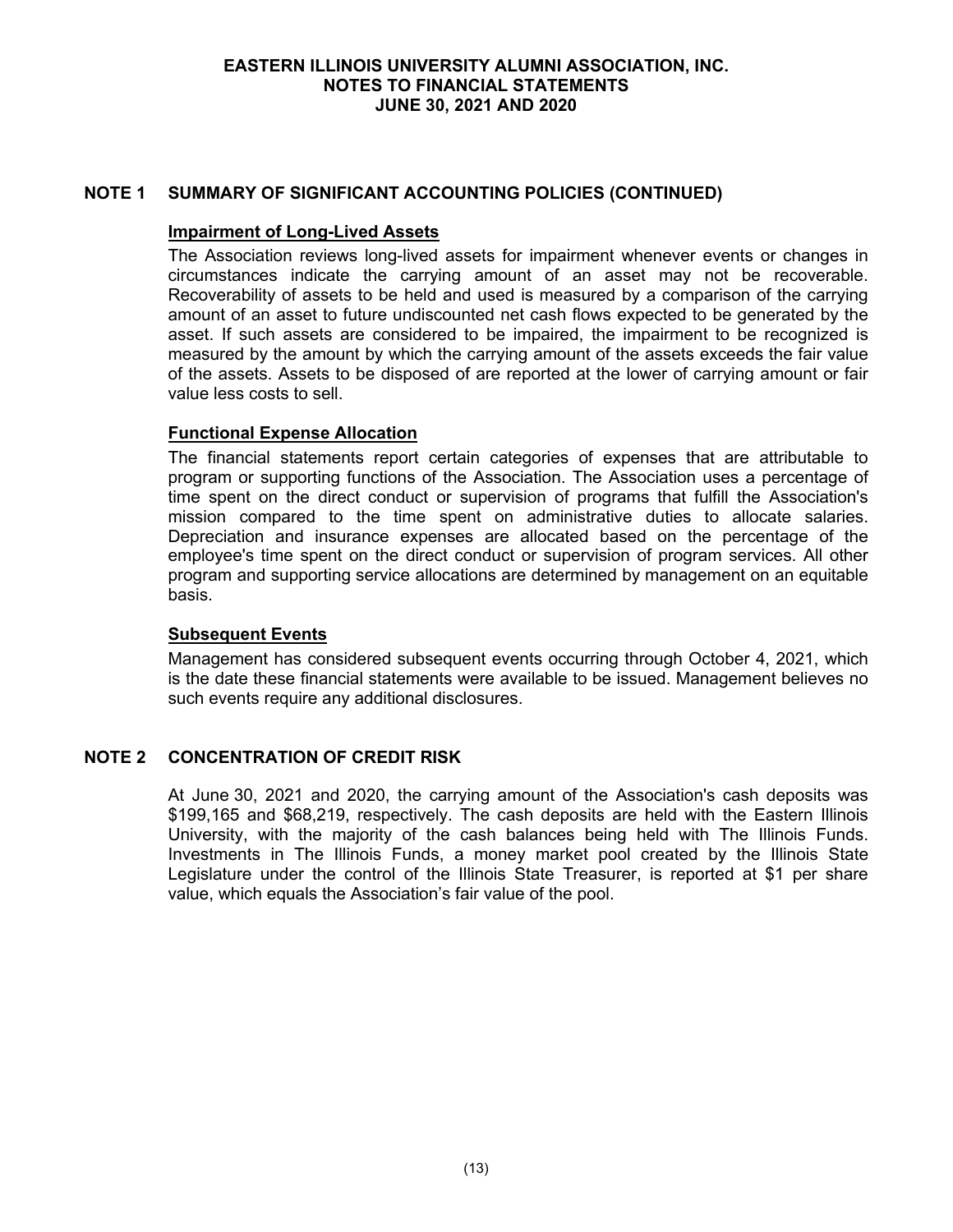## **NOTE 3 INVESTMENTS**

The Association's board of directors takes oversight of the Association's investment policy. Investments shown below were measured at fair value as described in Note 1. The policy is structured to provide guidance to external managers as they strive to meet the Association's goals. They seek to limit the overall level of risk commensurate with the chosen policy asset allocation. The Association has no legal or contractual restrictions on the type of investments it purchases. On the statements of activities, investment income is netted with investment fees.

|                            | Cost            | Fair Value |           | Level 1 |           |
|----------------------------|-----------------|------------|-----------|---------|-----------|
| June 30, 2021              |                 |            |           |         |           |
| <b>Equity Mutual Funds</b> | \$<br>1,076,934 | \$         | 1,604,009 | \$      | 1,604,009 |
| <b>Bond Mutual Funds</b>   | 911,291         |            | 949,851   |         | 949,851   |
| Total Investments          | 1,988,225       |            | 2,553,860 |         | 2,553,860 |
|                            |                 |            |           |         |           |
| June 30, 2020              |                 |            |           |         |           |
| <b>Equity Mutual Funds</b> | \$<br>1,158,928 | \$         | 1,234,811 | \$      | 1,234,811 |
| <b>Bond Mutual Funds</b>   | 971,467         |            | 986,537   |         | 986,537   |
| Total Investments          | 2,130,395       |            | 2,221,348 |         | 2,221,348 |

The following schedule summarized the investment return and its classification in the statements of activities for the years ended June 30, 2021 and 2020:

|                         |  | <b>Without Donor Restrictions</b> |  |          |
|-------------------------|--|-----------------------------------|--|----------|
|                         |  | 2021                              |  | 2020     |
| Investment Income       |  | 75.158                            |  | 72.722   |
| Investment Fees         |  | (13,079)                          |  | (12,099) |
| Realized Gains (Loss)   |  | 26.754                            |  | (13,204) |
| <b>Unrealized Gains</b> |  | 445.429                           |  | 3,763    |
| Total Investment Return |  | 534.262                           |  | 51.182   |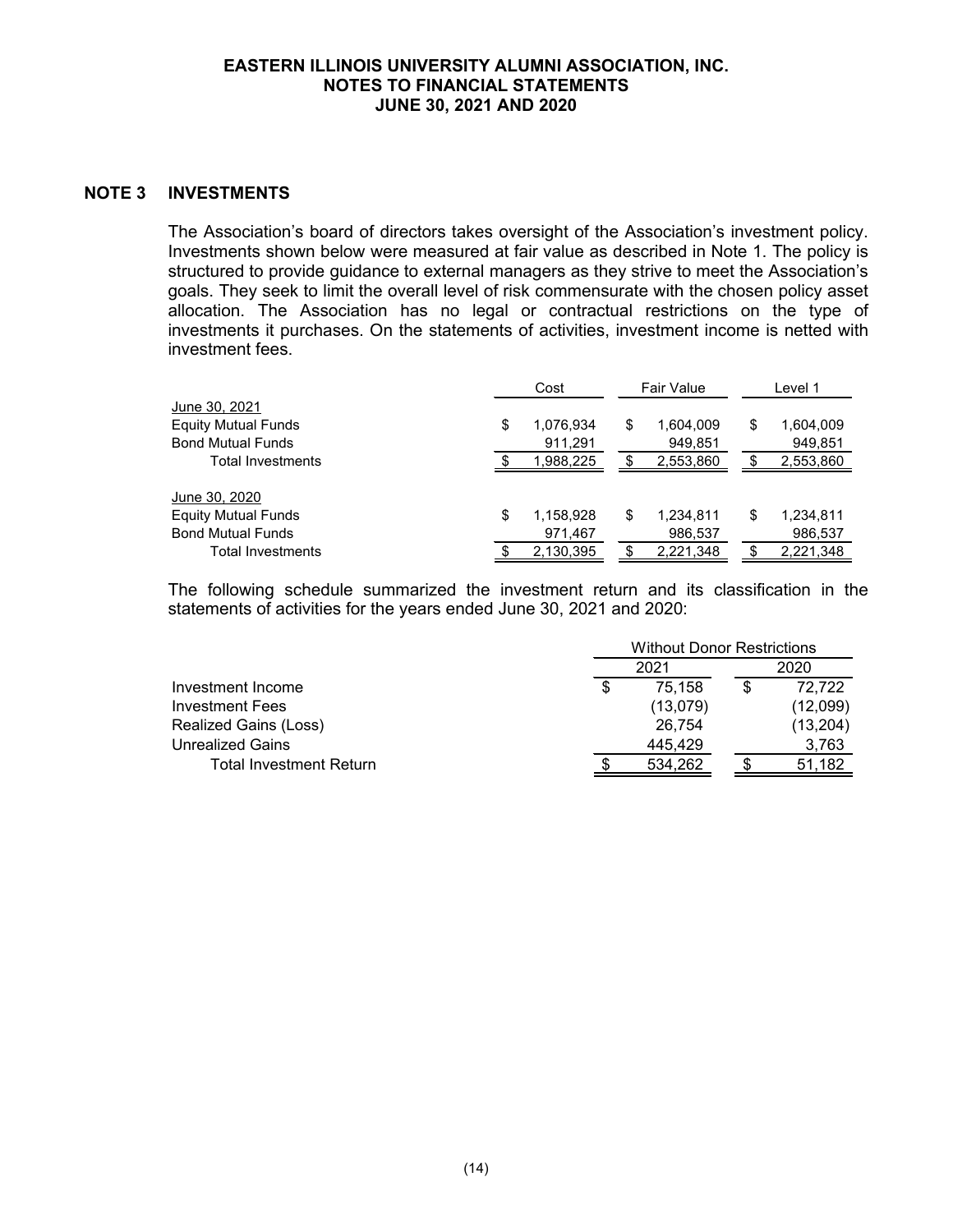## **NOTE 4 LIQUIDITY**

The Association had \$2,759,735 and \$2,294,716 of financial assets available within one year of the balance sheet as of June 30, 2021 and 2020, respectively. None of the financial assets are subject to donor or other contractual restrictions that make them unavailable for general expenditure within one year of the balance sheet date. The Association invests cash in excess of daily requirements in various short-term investments.

The Association's financial assets available within one year of the balance sheet date for general expenditure are as follows:

|                                      | 2021      | 2020      |
|--------------------------------------|-----------|-----------|
| Cash and Cash Equivalents            | 199.165   | 68.219    |
| Accounts Receivable, Current Portion | 6.710     | 5.149     |
| Short-Term Investments               | 2.553.860 | 2.221.348 |
| Total                                | 2.759.735 | 2.294.716 |

## **NOTE 5 PROPERTY AND EQUIPMENT**

Property and equipment at June 30, 2021, was as follows:

|                                               | <b>Beginning</b><br>of Year | Additions | <b>Disposals</b> | End<br>of Year |
|-----------------------------------------------|-----------------------------|-----------|------------------|----------------|
| Property and Equipment Not Being Depreciated: |                             |           |                  |                |
| Land                                          | \$<br>33.357                | \$        | \$               | 33.357<br>S    |
| Other Depreciable Property and Equipment:     |                             |           |                  |                |
| <b>Buildings and Improvements</b>             | 244,492                     |           |                  | 244,492        |
| <b>Total Property and Equipment Being</b>     |                             |           |                  |                |
| Depreciated                                   | 244.492                     |           |                  | 244.492        |
| Less: Accumulated Depreciation for:           |                             |           |                  |                |
| <b>Buildings and Improvements</b>             | 135,568                     | 4,967     |                  | 140,535        |
| <b>Total Accumulated Depreciation</b>         | 135.568                     | 4,967     |                  | 140.535        |
| Property and Equipment Being                  |                             |           |                  |                |
| Depreciated, Net                              | 108.924                     | (4,967)   |                  | 103,957        |
| Total Property and Equipment, Net             | 142.281                     | (4.967)   |                  | 137,314        |

Depreciation expense for the year ended June 30, 2021 was \$4,967.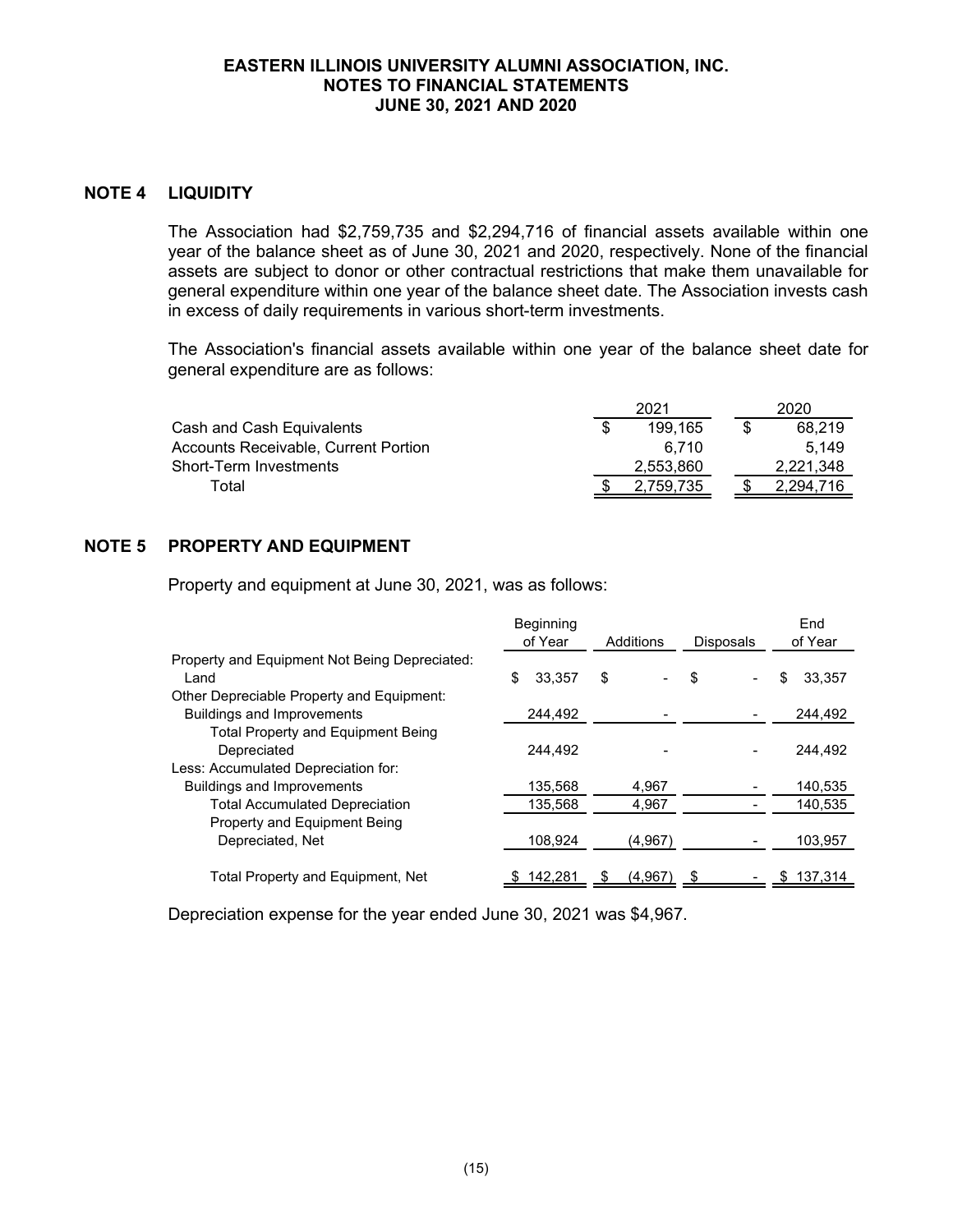## **NOTE 5 PROPERTY AND EQUIPMENT (CONTINUED)**

Property and equipment at June 30, 2020, was as follows:

|                                               | Beginning<br>of Year | Additions | <b>Disposals</b> | End<br>of Year |
|-----------------------------------------------|----------------------|-----------|------------------|----------------|
| Property and Equipment Not Being Depreciated: |                      |           |                  |                |
| Land                                          | \$<br>33.357         | \$        | \$               | 33.357<br>\$   |
| Other Depreciable Property and Equipment:     |                      |           |                  |                |
| <b>Buildings and Improvements</b>             | 244,492              |           |                  | 244.492        |
| Equipment                                     | 6,748                |           | 6,748            |                |
| <b>Total Property and Equipment Being</b>     |                      |           |                  |                |
| Depreciated                                   | 251.240              |           | 6.748            | 244,492        |
| Less: Accumulated Depreciation for:           |                      |           |                  |                |
| <b>Buildings and Improvements</b>             | 130,601              | 4,967     |                  | 135,568        |
| Equipment                                     | 6,748                |           | 6,748            |                |
| <b>Total Accumulated Depreciation</b>         | 137,349              | 4,967     | 6,748            | 135,568        |
| Property and Equipment Being                  |                      |           |                  |                |
| Depreciated, Net                              | 113,891              | (4,967)   |                  | 108,924        |
|                                               |                      |           |                  |                |
| Total Property and Equipment, Net             | 147,248              | (4.967)   |                  | 142,281        |

Depreciation expense for the year ended June 30, 2020, was \$4,967.

## **NOTE 6 SIGNIFICANT TRANSACTIONS WITH THE PRIMARY GOVERNMENT**

During the years ended June 30, 2021 and 2020, the Association had an agreement with Eastern Illinois University (University) to coordinate the University's alumni activities. The University agreed to provide the Association with money or in-kind services in an amount not to exceed the Association's cost of coordinating these activities. The Association has also agreed to pay the University for all facilities, services, and resources used. The payment is to be either in the form of money or its equivalent in services or resources.

In fulfilling its fiscal years 2021 and 2020 contracts with the University, the Association incurred \$162,469 and \$135,967, respectively, in total paid expenses, which include gifts/grants without donor restrictions of \$82,870 and \$42,250 respectively, paid to the University. In addition, the University provided in-kind support in the form of personnel and office space valued at \$153,634 and \$107,692 for the years ended June 30, 2021 and 2020, respectively. This information is shown as revenue under the caption of Service Contract with the University, and expenses are allocated between Program Service and Management and General captions on the statements of activities. In addition, the Association provided the use of its facilities at no charge to the University for both years. The value of the facilities was \$51,510 and \$52,729 for the years ended June 30, 2021 and 2020, respectively. The value of the facilities is not reflected in the financial statements.